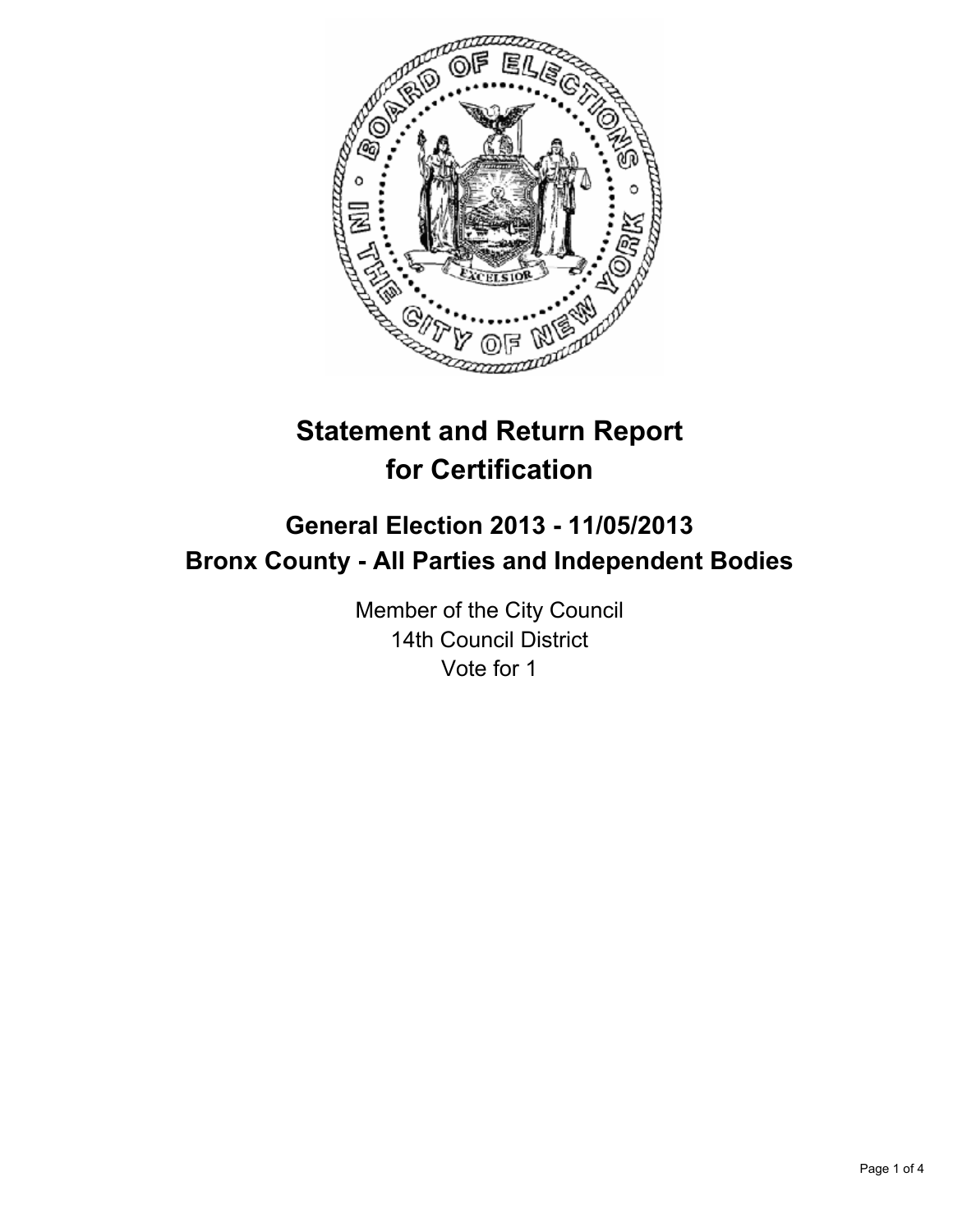

#### **Assembly District 77**

| <b>PUBLIC COUNTER</b>                                    | 2,369 |
|----------------------------------------------------------|-------|
| <b>EMERGENCY</b>                                         | 59    |
| ABSENTEE/MILITARY                                        | 48    |
| FEDERAL                                                  | 0     |
| <b>SPECIAL PRESIDENTIAL</b>                              | 0     |
| <b>AFFIDAVIT</b>                                         | 51    |
| <b>Total Ballots</b>                                     | 2,527 |
| Less - Inapplicable Federal/Special Presidential Ballots | 0     |
| <b>Total Applicable Ballots</b>                          | 2,527 |
| FERNANDO CABRERA (DEMOCRATIC)                            | 2,099 |
| DENISE E. BUTLER (REPUBLICAN)                            | 57    |
| ALAN H. REED (CONSERVATIVE)                              | 15    |
| FERNANDO CABRERA (WORKING FAMILIES)                      | 38    |
| FERNANDO CABRERA (WRITE-IN)                              | 1     |
| WALTER L. NEWSOME JR. (WRITE-IN)                         | 1     |
| <b>Total Votes</b>                                       | 2,211 |
| Unrecorded                                               | 316   |

### **Assembly District 78**

| PUBLIC COUNTER                                           | 2,857 |
|----------------------------------------------------------|-------|
| <b>EMERGENCY</b>                                         | 0     |
| ABSENTEE/MILITARY                                        | 82    |
| <b>FEDERAL</b>                                           | 0     |
| <b>SPECIAL PRESIDENTIAL</b>                              | 0     |
| <b>AFFIDAVIT</b>                                         | 58    |
| <b>Total Ballots</b>                                     | 2,997 |
| Less - Inapplicable Federal/Special Presidential Ballots | 0     |
| <b>Total Applicable Ballots</b>                          | 2,997 |
| FERNANDO CABRERA (DEMOCRATIC)                            | 2,412 |
| DENISE E. BUTLER (REPUBLICAN)                            | 114   |
| ALAN H. REED (CONSERVATIVE)                              | 30    |
| FERNANDO CABRERA (WORKING FAMILIES)                      | 87    |
| <b>ASSATA SHAKUR (WRITE-IN)</b>                          | 1     |
| JAMES VACCA (WRITE-IN)                                   | 1     |
| RICHARD TORRES (WRITE-IN)                                | 1     |
| <b>Total Votes</b>                                       | 2,646 |
| Unrecorded                                               | 351   |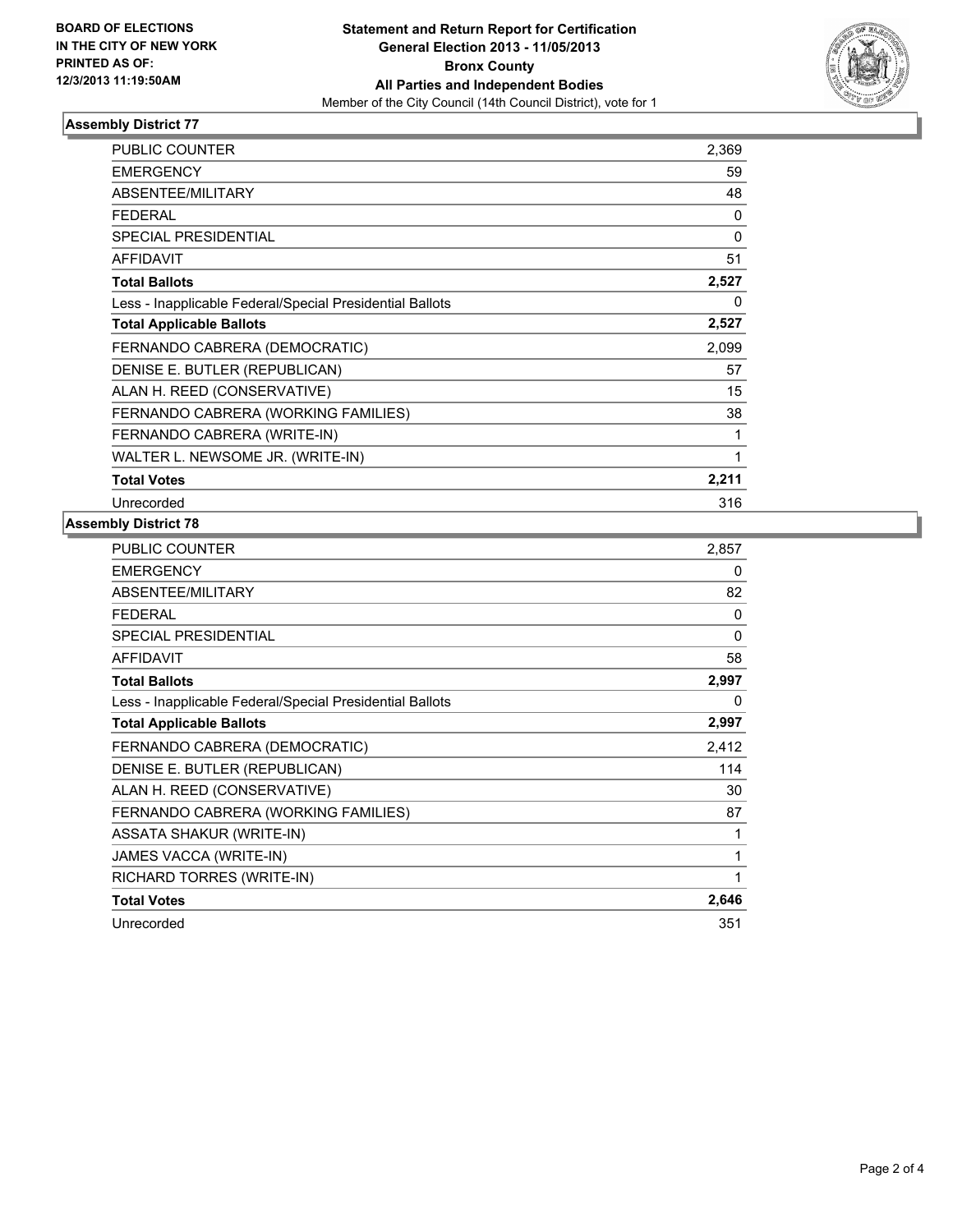

## **Assembly District 81**

| <b>PUBLIC COUNTER</b>                                    | 1,524 |
|----------------------------------------------------------|-------|
| <b>EMERGENCY</b>                                         | 23    |
| <b>ABSENTEE/MILITARY</b>                                 | 81    |
| <b>FEDERAL</b>                                           | 0     |
| <b>SPECIAL PRESIDENTIAL</b>                              | 0     |
| <b>AFFIDAVIT</b>                                         | 24    |
| <b>Total Ballots</b>                                     | 1,652 |
| Less - Inapplicable Federal/Special Presidential Ballots | 0     |
| <b>Total Applicable Ballots</b>                          | 1,652 |
| FERNANDO CABRERA (DEMOCRATIC)                            | 1,285 |
| DENISE E. BUTLER (REPUBLICAN)                            | 85    |
| ALAN H. REED (CONSERVATIVE)                              | 25    |
| FERNANDO CABRERA (WORKING FAMILIES)                      | 49    |
| VICTORIA AGUILAR (WRITE-IN)                              | 1     |
| <b>Total Votes</b>                                       | 1,445 |
| Unrecorded                                               | 207   |

#### **Assembly District 86**

| <b>PUBLIC COUNTER</b>                                    | 5,026        |
|----------------------------------------------------------|--------------|
| <b>EMERGENCY</b>                                         | 0            |
| ABSENTEE/MILITARY                                        | 83           |
| <b>FEDERAL</b>                                           | 0            |
| <b>SPECIAL PRESIDENTIAL</b>                              | $\mathbf{0}$ |
| <b>AFFIDAVIT</b>                                         | 95           |
| <b>Total Ballots</b>                                     | 5,204        |
| Less - Inapplicable Federal/Special Presidential Ballots | 0            |
| <b>Total Applicable Ballots</b>                          | 5,204        |
| FERNANDO CABRERA (DEMOCRATIC)                            | 4,315        |
| DENISE E. BUTLER (REPUBLICAN)                            | 125          |
| ALAN H. REED (CONSERVATIVE)                              | 44           |
| FERNANDO CABRERA (WORKING FAMILIES)                      | 106          |
| ARTHUR MODRAIO (WRITE-IN)                                | 1            |
| <b>MYDIE KEVIN (WRITE-IN)</b>                            | 1            |
| PAM BAEZ (WRITE-IN)                                      | 1            |
| UNATTRIBUTABLE WRITE-IN (WRITE-IN)                       | 1            |
| VANESSA GIBSON (WRITE-IN)                                | 1            |
| <b>Total Votes</b>                                       | 4,595        |
| Unrecorded                                               | 609          |
|                                                          |              |